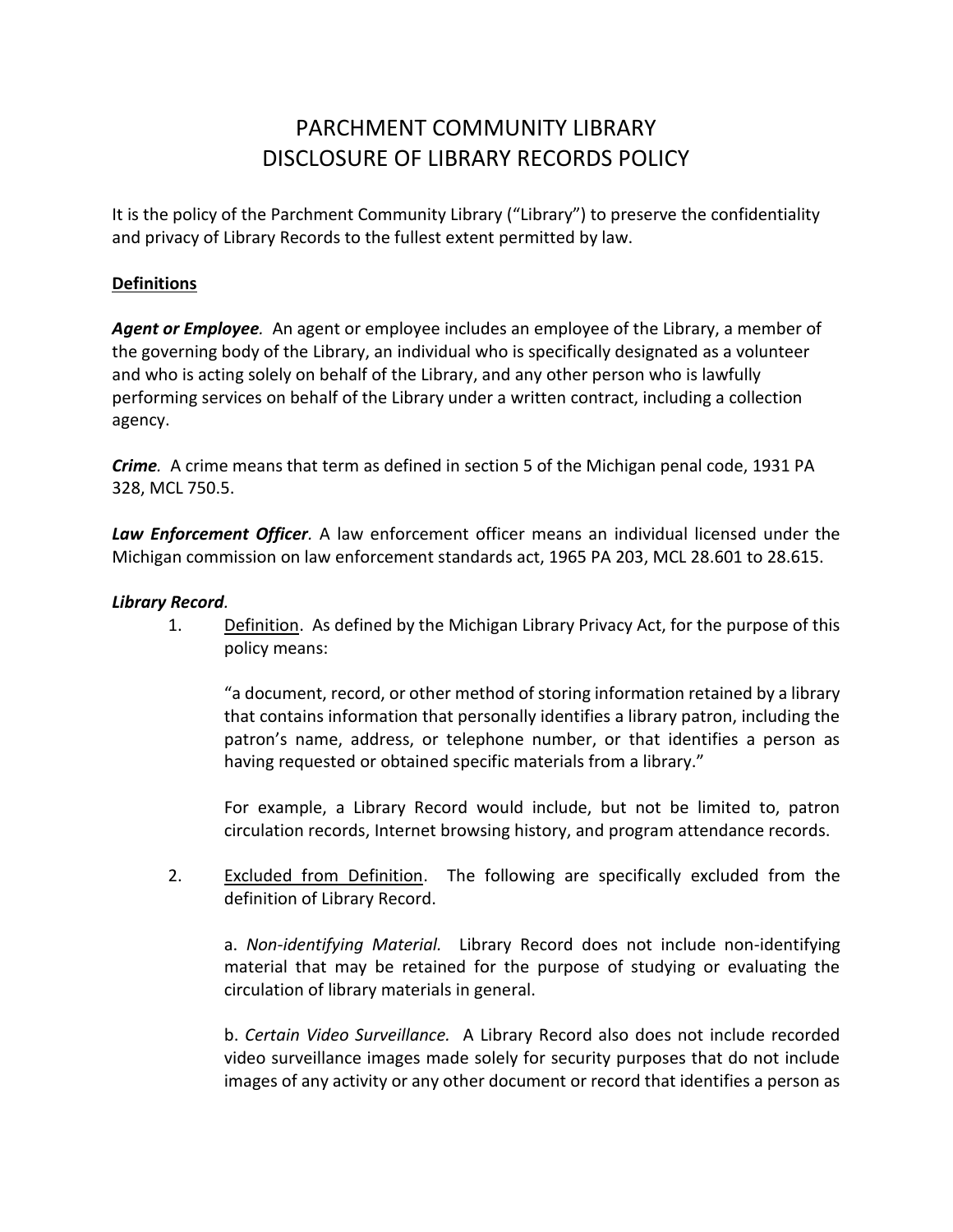# PARCHMENT COMMUNITY LIBRARY DISCLOSURE OF LIBRARY RECORDS POLICY

having requested or lawfully obtained specific services, materials, or information resources from the Library.

3. Library Director Determination of "Library Record." The Library Director, or his/her designee, shall be responsible for determining whether a particular document meets the definition of Library Record or whether the video surveillance footage contains any images that would require it to be considered a "library record."

#### **Disclosure of Library Records**

The Library will protect the privacy of every patron, as required by law. Library Records shall not be released or disclosed except as provided for herein or otherwise provided by Michigan or federal law.

*Freedom of Information Act Requests.* All requests for public records that are not subpoenas, court orders or other legal process must be processed according to the Michigan Freedom of Information Act (FOIA) and the Library's FOIA Procedures and Guidelines. See Procedures and Guidelines and Written Summary for additional information. Library Records are exempt from disclosure under the FOIA.

*Subpoenas, Court Orders or other Legal Process.* Any employee of the Library who is served with a subpoena, court order, or other legal process to release or disclose any Library Record or other Library document from (1) a state or local law enforcement agency or (2) a federal law enforcement agency shall promptly notify the Library Director, or his/her designee. If neither is available, the Library Board President shall be contacted.

Consultation with Attorney. The Library Director, his/her designee, or the Board President has the authority to consult with the Library Attorney regarding the sufficiency, scope or any other matter related to the subpoena, court order, or other legal process.

Action by Library Director. After review of the subpoena, court order or other legal process, the Library Director, his/her designee, or the Board President shall take appropriate action to respond.

Opportunity to be Heard. Depending upon the type of subpoena, court order or other legal process, the Library may appear and be represented by counsel at a hearing on the request for records.